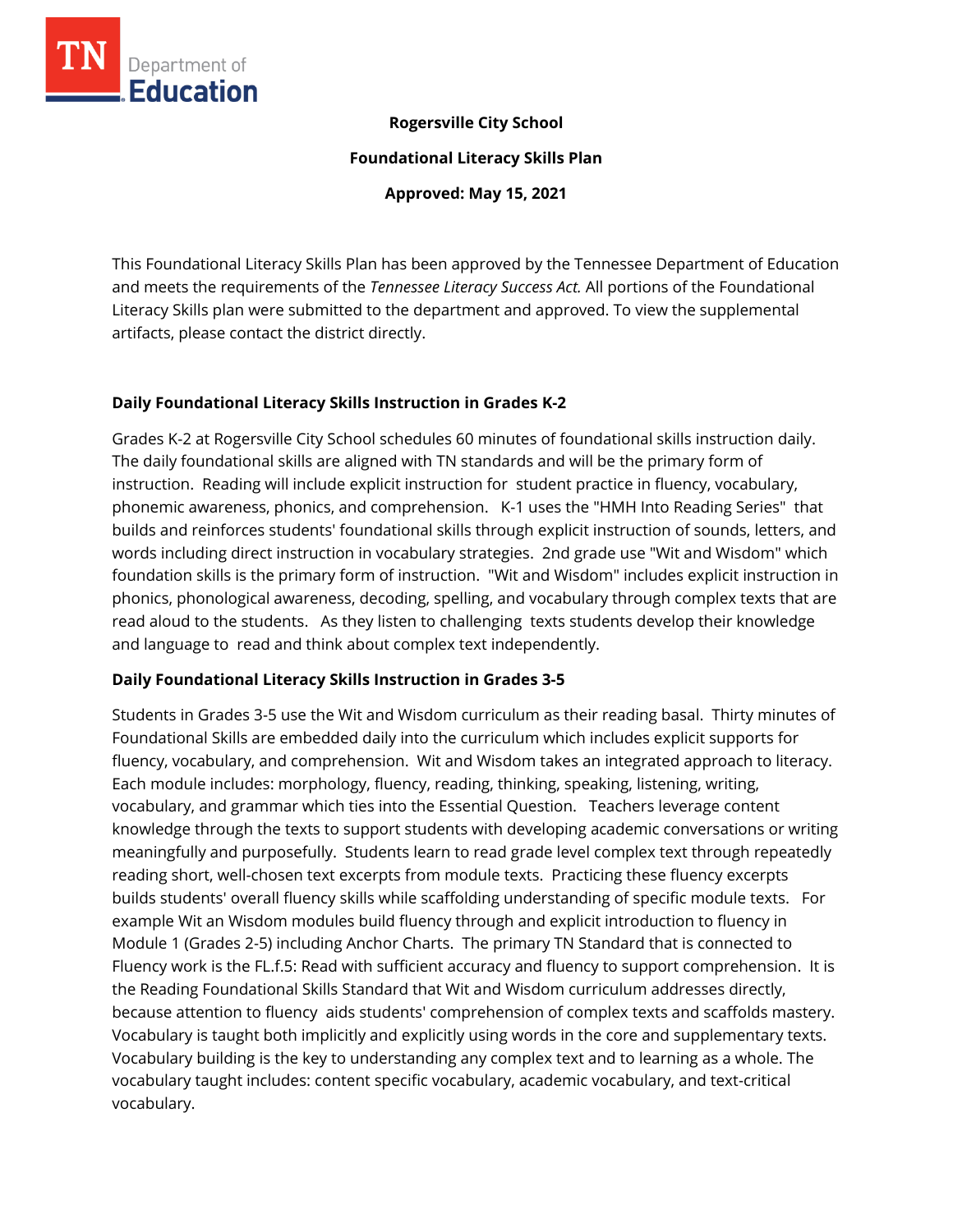Department of **Education** 

## **Approved Instructional Materials for Grades K-2**

Houghton Mifflin Harcourt - K-2, 4-5 Into Reading, Tennessee

## **Approved Instructional Materials for Grades 3-5**

Great Minds - 3-5 Wit and Wisdom

# **Universal Reading Screener for Grades K-5. This screener complies with RTI<sup>2</sup>and Say Dyslexia requirements.**

AIMS WEB PLUS along with the additional Dyslexia Screener for Grades Pre-K-8

#### **Intervention Structure and Supports**

Each student at Rogersville City School is benchmarked 3 times a year in reading. A collaborative team of grade level teachers and principals will review the data and determine which students score between the 0-25th percentiles. These students demonstrating need are classified as in need of Tier II or Tier III instruction/intervention. During data meetings, the team determines the best group placement for the student based on specific skill deficits. Students receive daily, small-group intervention for 45 minutes in his/her greatest area of deficit. Students in tiers II and III will be progress monitored every 2 weeks to check progress. If gains are being made, no changes will be made to groupings. If a student shows no progress or even regresses, the team will discuss an alternative placement for the child, or perhaps, an alternative intervention.

We have researched-based options for reading intervention support available to our students who are "at-risk" and/or who have been identified as having a significant reading deficiency. If an intervention is not proving to be effective, an alternative intensive intervention (such as Leveled Literacy Intervention) is an option. Data teams meet every 4 ½ weeks to determine if a change in the intervention or a change of the interventionist is warranted. The team also considers other variables (such as attendance and engagement) before a change is made to the program or provider.

Our students receive explicit instruction in their area of deficit in small groups using research-based materials and strategies. All students who are flagged in the AIMSWEB data based for dyslexia are screened using the Shaywitz Dyslexia Screener. Students who are considered "at-risk" for dyslexia receive intensive intervention as outlined in the Say Dyslexia Law using programs that meet the law's requirements. Our district uses specific interventions for these at-risk students that are dyslexicspecific. Our district notifies families of students who demonstrate characteristics of dyslexia. Families are notified that the Leveled Literacy Intervention is used to support these students and is considered a strong dyslexic-specific curriculum.

Intervention takes place daily during a grade-level time in the master schedule just for RTI. In RTI groups, students work daily on strengthening skill deficits. The intervention used is tailored to student need.